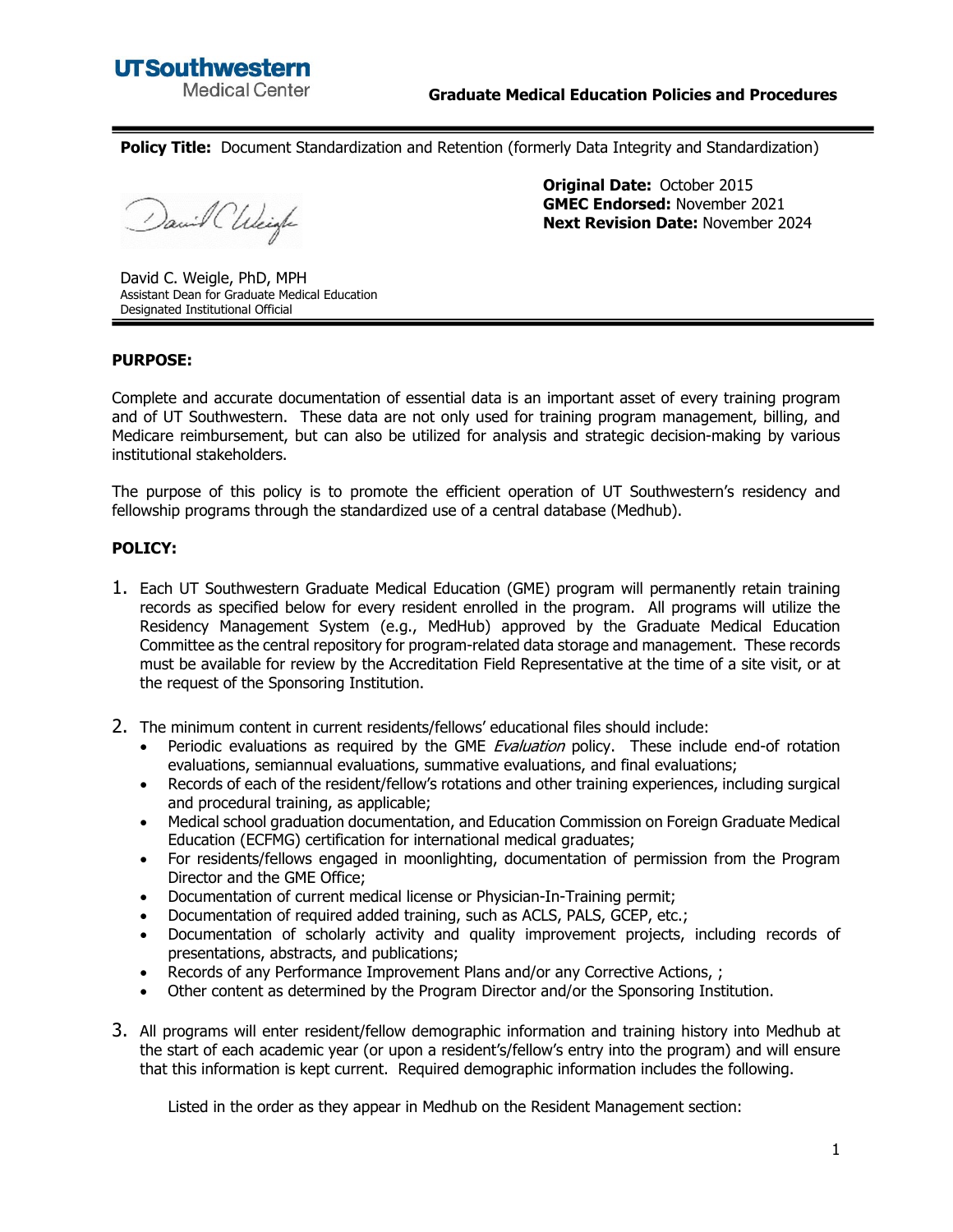## **UTSouthwestern**

**Medical Center** 

- Demographics:
	- o Full legal name
	- o Social security number
	- o Place of birth
	- o University ID
	- o Date of birth
	- o Gender
	- o Country of citizenship
	- o Ethnic origin
	- o Race
	- o Military status
	- o NPI number
	- o ORCID Identifier
	- o Employer ID
	- o Employer
	- o Photograph
- Visa/Immigration status and documentation/copies uploaded into Medhub (if applicable)
- Contact Information
	- o UTSW email address
	- o Home phone
	- o Cell phone
	- o Current address
	- o Emergency contact information
- Education
	- o Medical/Dental School
	- o Degree
	- o Graduated (yes / no)
	- o Attended Start date to end date
	- o Medical school transcript and diploma (uploaded into Medhub)
	- o Add Graduate School name, degree, dates as applicable
- Certifications (copies uploaded and entered into fields)
	- $\circ$  Licensure from Texas Medical Board (during period of training) full license number or Physician–in-Training permit
	- o ECFMG (if applicable)
	- o DEA and DPS (if applicable)
	- o Life Support Certification (e.g., BLS, ACLS, ATLS, PALS)
	- Other program specific certifications (when applicable)
- Test Scores (copies uploaded into Medhub and entered into fields)
	- o USMLE (Step 1, Step 2 CK, Step 3) or COMLEX\*
	- o In-Training examination scores as applicable
- Training History
	- $\circ$  Complete and accurate training history that begins with first intern/residency program
- Forms/Files (uploaded into Medhub when applicable/available)
	- o Malpractice Insurance face sheet
	- o Verification of Completion of Training
	- o Employment Contract